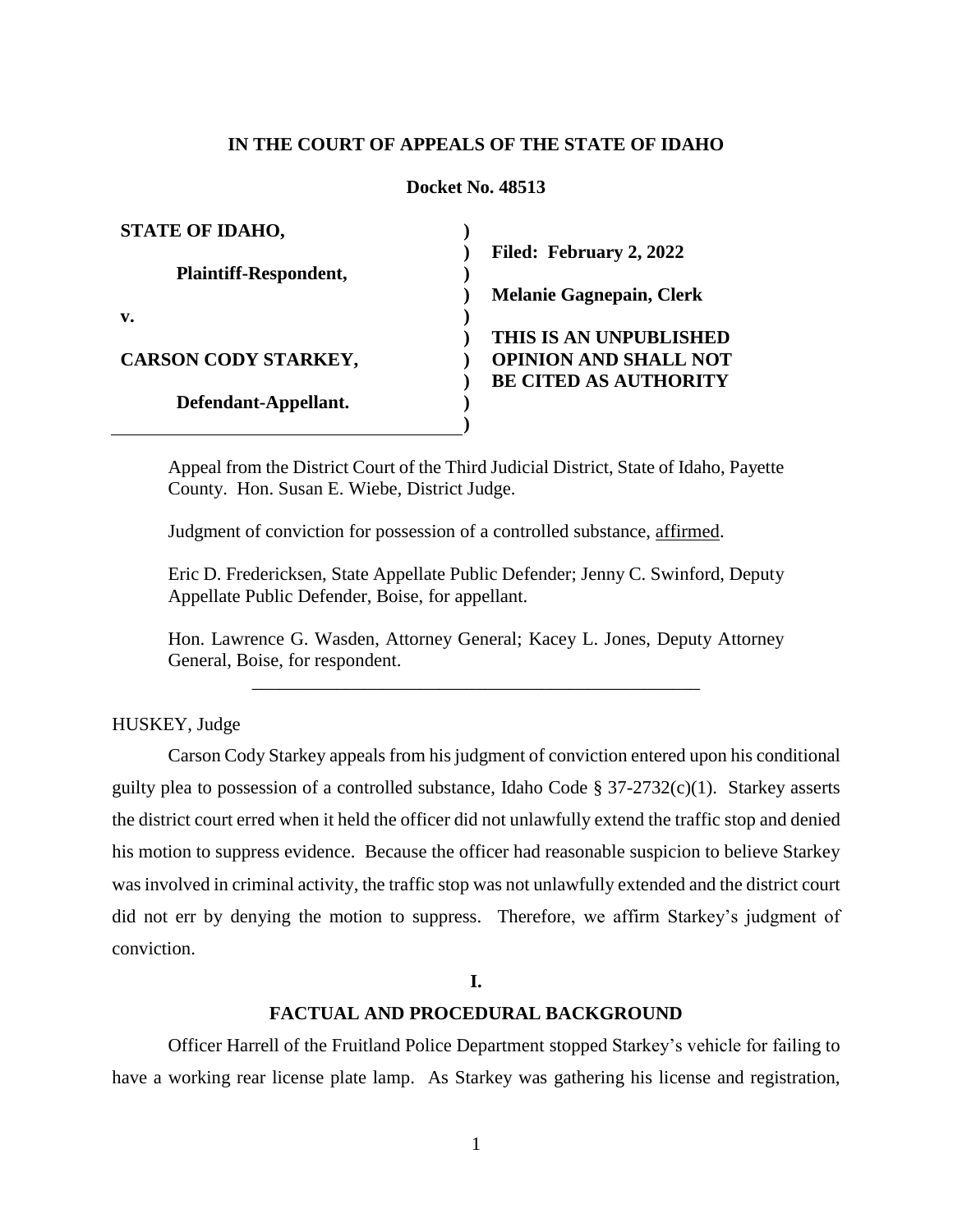Officer Harrell noticed a straw that appeared to be cut in a manner consistent with use for ingesting narcotics. Officer Harrell went to his patrol car, conducted a license check, and returned to Starkey's vehicle.

Officer Harrell returned Starkey's license and registration and then asked him about the straw. Starkey picked up the straw and handed it to Officer Harrell. As Starkey was handing him the straw, Officer Harrell asked if he could look at it, and Starkey said "yeah." Officer Harrell noticed the end of the straw was burnt, further suggesting it was drug paraphernalia, and he saw a white crystal-like substance inside the straw. Officer Harrell took the straw back to his patrol car and conducted a field narcotics test, which returned presumptive positive for methamphetamine.

Officer Harrell returned to Starkey's vehicle and showed him the positive test result. Officer Harrell told Starkey he was going to search the vehicle and asked Starkey if there was anything illegal in the vehicle; Starkey said no. Another law enforcement officer asked Starkey for consent to search his person and Starkey consented. Officer Harrell and the other officer searched Starkey and found three plastic baggies which contained a white crystal substance. The officers also searched Starkey's vehicle and found a white glass pipe with white crystal residue and twenty-two small plastic baggies. The State charged Starkey with possession of a controlled substance and possession of drug paraphernalia.

Starkey pleaded not guilty and filed a motion to suppress the evidence arguing that Officer Harrell unlawfully extended the traffic stop to ask Starkey about the straw in his vehicle.<sup>1</sup> The State objected, arguing that any extension of the stop was justified by reasonable suspicion. The district court held a hearing on the motion. The parties agreed to have the district court review the police report, bodycam videos, and preliminary hearing transcript, and neither party called any witnesses. After hearing argument from both parties, the district court took the matter under advisement and subsequently denied the motion. The district court made the following factual findings:

Officer Harrell noticed a red straw in the vehicle while Starkey was searching for his license, registration, and insurance. Starkey appeared to cover up the straw immediately after it was exposed. Officer Harrell recognized this as possible drug paraphernalia, because it was cut in a manner common for ingestion of drugs.

 $\overline{a}$ 

<sup>&</sup>lt;sup>1</sup> Starkey also challenged the validity of the Fruitland City Code provision which justified the initial traffic stop. The district court rejected the argument, and Starkey does not challenge that ruling on appeal.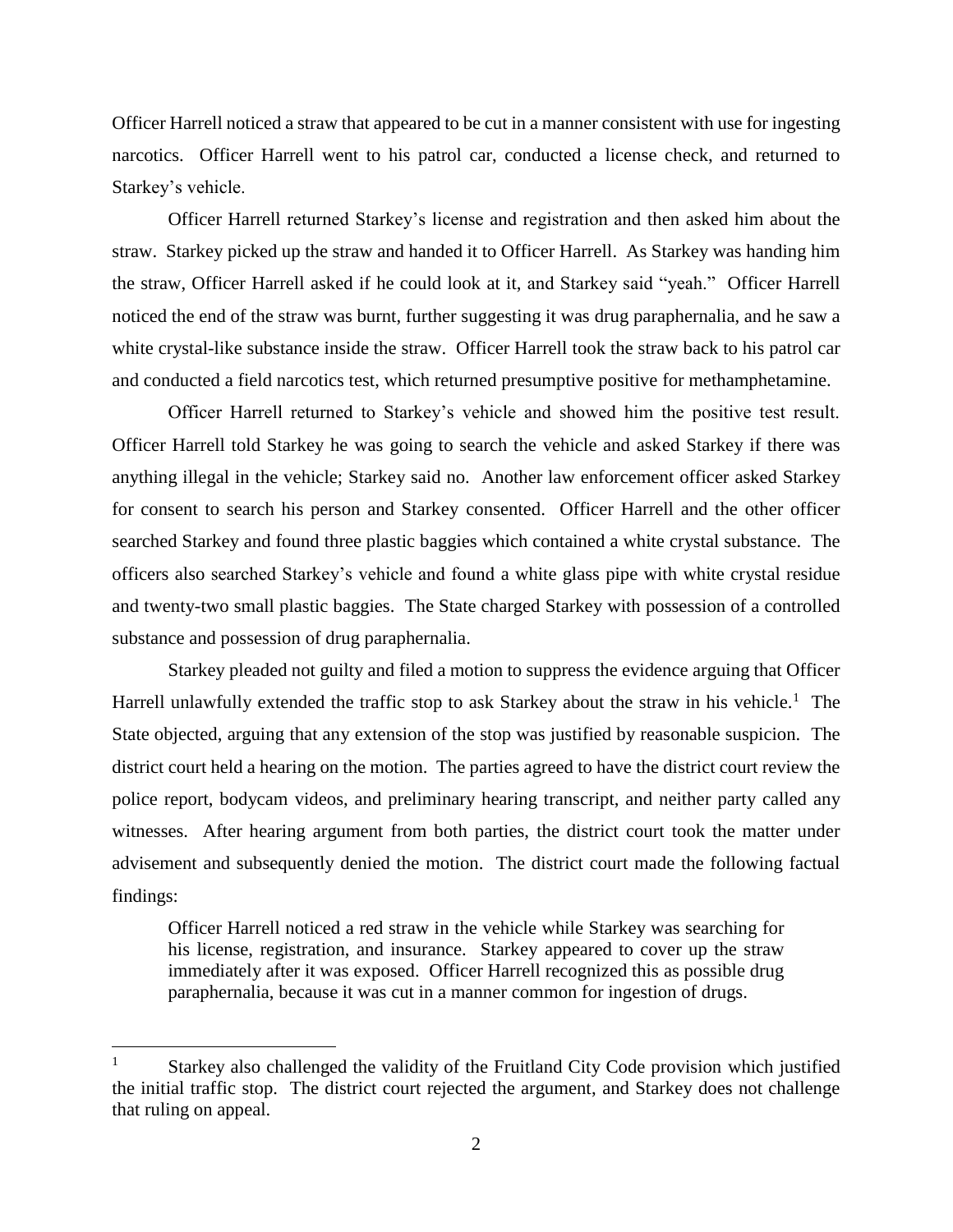Upon returning Starkey's driver information, Officer Harrell asked "what's that straw right there that you covered up?" Starkey immediately picked up the straw and handed it through the window as if giving it to the officer. Officer Harrell then said, "can I look at it?" Starkey stated, "yeah." Officer Harrell then took it back to his patrol vehicle, and residue in the straw tested presumptively positive for methamphetamine.

The district court concluded that no unlawful extension of the traffic stop occurred. The district court found that Officer Harrell briefly inquired about the straw while he was handing Starkey's information back and, at that point, the length of the initial purpose of the stop had not been extended because Officer Harrell was still in the process of handing Starkey's information back to him. The district court found that Starkey willingly gave Officer Harrell the straw at which point Officer Harrell had reasonable articulable suspicion to extend the stop. The district court concluded that after the straw tested presumptively positive for methamphetamine, Officer Harrell had probable cause to search Starkey and the vehicle. Accordingly, the district court denied Starkey's motion.

Pursuant to a plea agreement, Starkey entered a conditional guilty plea to possession of a controlled substance and the State dismissed the paraphernalia charge. The district court sentenced Starkey to a unified term of incarceration of five years, with two years determinate, suspended the sentence, and placed Starkey on probation. Starkey timely appeals.

#### **II.**

## **STANDARD OF REVIEW**

The standard of review of a suppression motion is bifurcated. When a decision on a motion to suppress is challenged, we accept the trial court's findings of fact that are supported by substantial evidence, but we freely review the application of constitutional principles to the facts as found. *State v. Atkinson*, 128 Idaho 559, 561, 916 P.2d 1284, 1286 (Ct. App. 1996). At a suppression hearing, the power to assess the credibility of witnesses, resolve factual conflicts, weigh evidence, and draw factual inferences is vested in the trial court. *State v. Valdez-Molina*, 127 Idaho 102, 106, 897 P.2d 993, 997 (1995); *State v. Schevers*, 132 Idaho 786, 789, 979 P.2d 659, 662 (Ct. App. 1999). Under certain limited circumstances, however, this Court may freely review and weigh the evidence in the same manner as the trial court. *State v. Andersen*, 164 Idaho 309, 312, 429 P.3d 850, 853 (2018). Where the parties did not present any witnesses and this Court has the exact same evidence before it as the trial court considered, this Court need not extend the usual deference to the trial court's evaluation of the evidence. *Id.*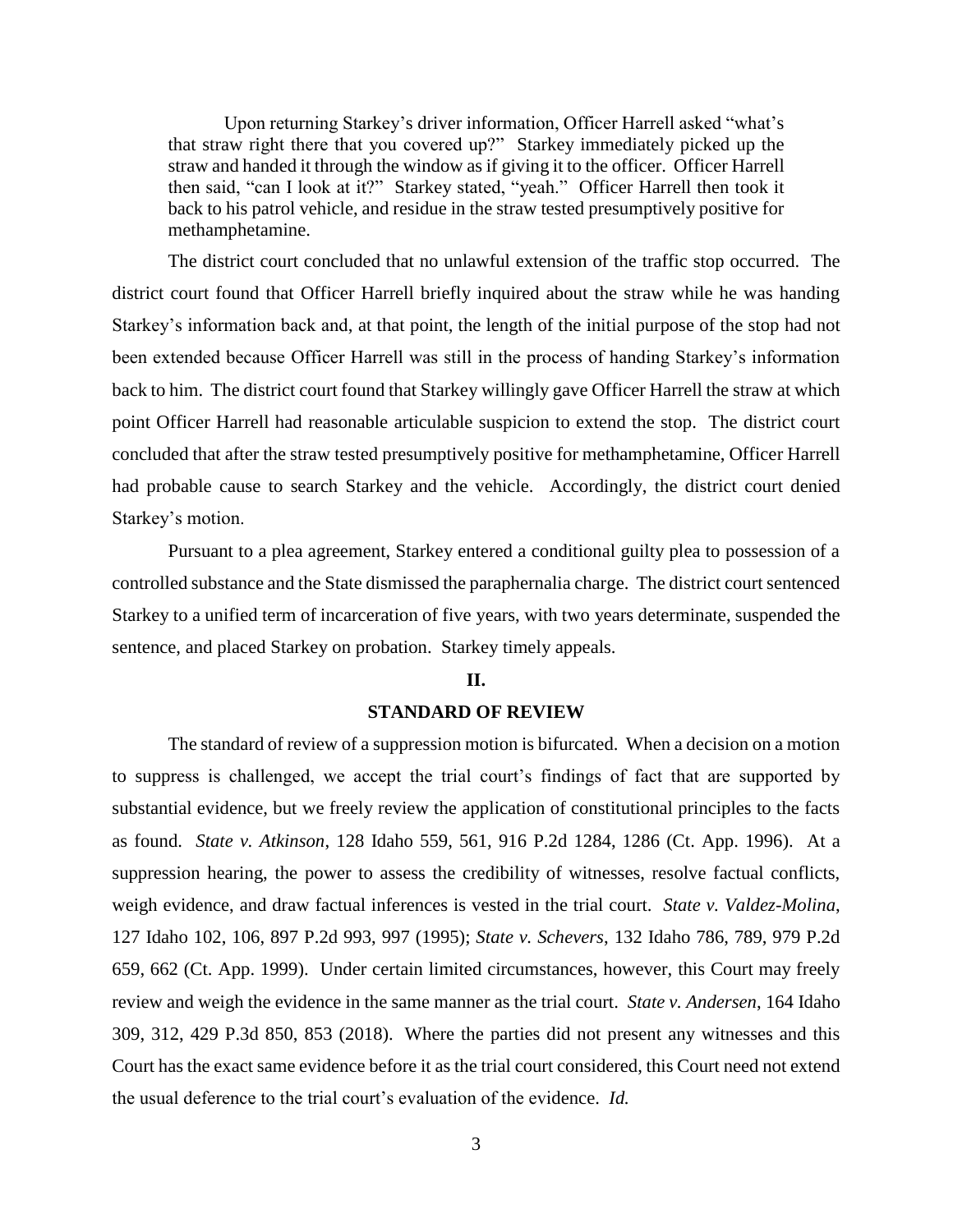# **III.**

#### **ANALYSIS**

Starkey asserts the district court erred by denying his motion to suppress because Officer Harrell unlawfully extended the traffic stop without reasonable suspicion. Starkey contends the district court lacked substantial and competent evidence to support its finding that Officer Harrell asked Starkey about the straw while returning Starkey's driver's license. Starkey further contends that the inquiry about the straw constituted an unlawful extension of the stop, thereby invalidating Starkey's subsequent consent to the search of the straw and the search of his person. The State asserts that no unlawful extension occurred because Officer Harrell had reasonable suspicion to inquire about the straw, and therefore, Starkey's voluntary acts of handing Officer Harrell the straw and later consenting to a search of his person were valid and untainted.

The Fourth Amendment to the United States Constitution provides that "the right of the people to be secure in their persons, houses, papers, and effects, against unreasonable searches and seizures, shall not be violated." As the text indicates, the "touchstone of the Fourth Amendment is reasonableness. The Fourth Amendment does not proscribe all state-initiated searches and seizures; it merely proscribes those which are unreasonable." *State v. Rios*, 160 Idaho 262, 264, 371 P.3d 316, 318 (2016) (quoting *Florida v. Jimeno*, 500 U.S. 248, 250 (1991)).

A traffic stop by an officer constitutes a seizure of the vehicle's occupants and implicates the Fourth Amendment's prohibition against unreasonable searches and seizures. *Delaware v. Prouse*, 440 U.S. 648, 653 (1979); *Atkinson*, 128 Idaho at 561, 916 P.2d at 1286. Under the Fourth Amendment, an officer may stop a vehicle to investigate possible criminal behavior if there is a reasonable and articulable suspicion that the vehicle is being driven contrary to traffic laws. *United States v. Cortez*, 449 U.S. 411, 417 (1981); *State v. Flowers*, 131 Idaho 205, 208, 953 P.2d 645, 648 (Ct. App. 1998). In the context of traffic stops, authority for the seizure ends when the tasks related to the infraction are, or reasonably should have been, completed. *Illinois v. Caballes*, 543 U.S. 405, 407 (2005). Such tasks include ordinary inquiries incident to the traffic stop such as checking the driver's license, determining whether there are outstanding warrants against the driver, and inspecting the automobile's registration and proof of insurance. *Rodriguez v. United States*, 575 U.S. 348, 355 (2015).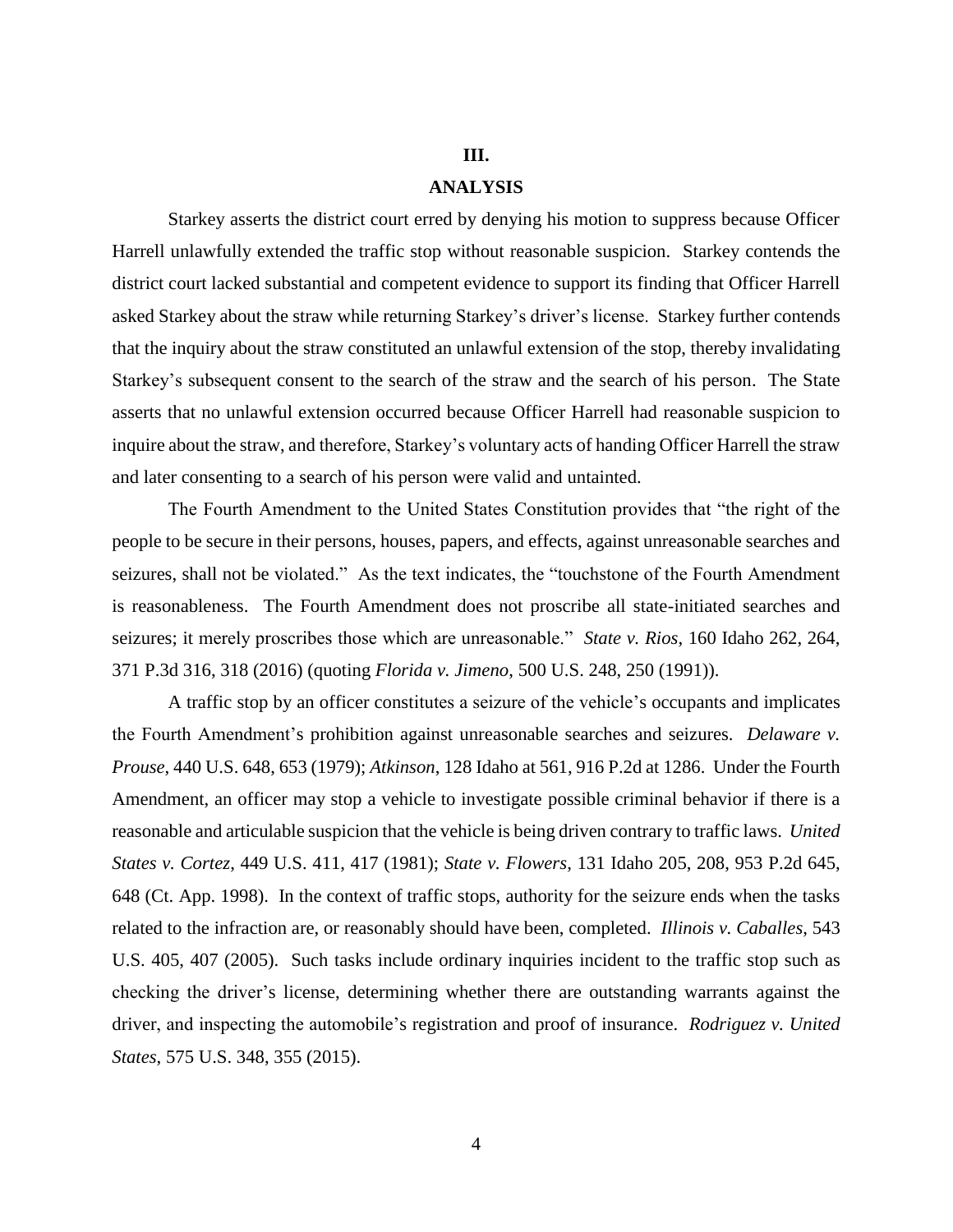An officer's inquiries into matters unrelated to the justification for the traffic stop do not convert that stop into an unlawful seizure in violation of the Fourth Amendment "so long as those inquiries do not measurably extend the duration of the stop." *Johnson*, 555 U.S. at 333; *see also State v. Renteria*, 163 Idaho 545, 548-49, 415 P.3d 954, 957-58 (Ct. App. 2018) (ruling questions about drugs and weapons in vehicle did not prolong stop because defendant was still searching for proof of insurance when officer posed questions). A traffic stop remains a reasonable seizure while the officer diligently pursues the purpose of the stop to which the reasonable suspicion relates. *State v. Linze*, 161 Idaho 605, 609, 389 P.3d 150, 154 (2016). If an officer abandons the purpose of the traffic stop, however, he initiates a new seizure requiring independent reasonable suspicion for that seizure. *Id.* (holding officer abandoned traffic stop by performing back-up function for drug-dog sweep for two and one-half minutes).

Starkey argues Officer Harrell had completed the traffic stop's mission when he asked Starkey about the straw, and therefore, the inquiry about the straw unlawfully extended the stop. The State concedes the body camera video and preliminary hearing testimony demonstrate that Officer Harrell inquired about the straw after he handed back Starkey's documentation. Because the parties agree that the record demonstrates that Officer Harrell inquired about the straw after he had given Starkey his information back, the district court's factual finding regarding the timing of the inquiry about the straw is not supported by substantial and competent evidence. Nonetheless, Officer Harrell had reasonable suspicion to investigate the potential illegal possession of drug paraphernalia prior to returning Starkey's documents, and so Officer Harrell did not unlawfully extend the stop to inquire about the potential new crime.

The reasonable suspicion standard requires less than probable cause but more than mere speculation or instinct on the part of the officer. *State v. Ferreira*, 133 Idaho 474, 483, 988 P.2d 700, 709 (Ct. App. 1999). The reasonableness of the suspicion must be evaluated upon the totality of the circumstances at the time of the stop. *Id.* An officer may draw reasonable inferences from the facts in his or her possession, and those inferences may be drawn from the officer's experience and law enforcement training. *State v. Montague*, 114 Idaho 319, 321, 756 P.2d 1083, 1085 (Ct. App. 1988).

Officer Harrell testified that based on his training and experience, he recognized the straw as possible drug paraphernalia because the straw was cut in a way that was consistent with using the straw to ingest narcotics. Officer Harrell also observed that Starkey quickly covered the straw